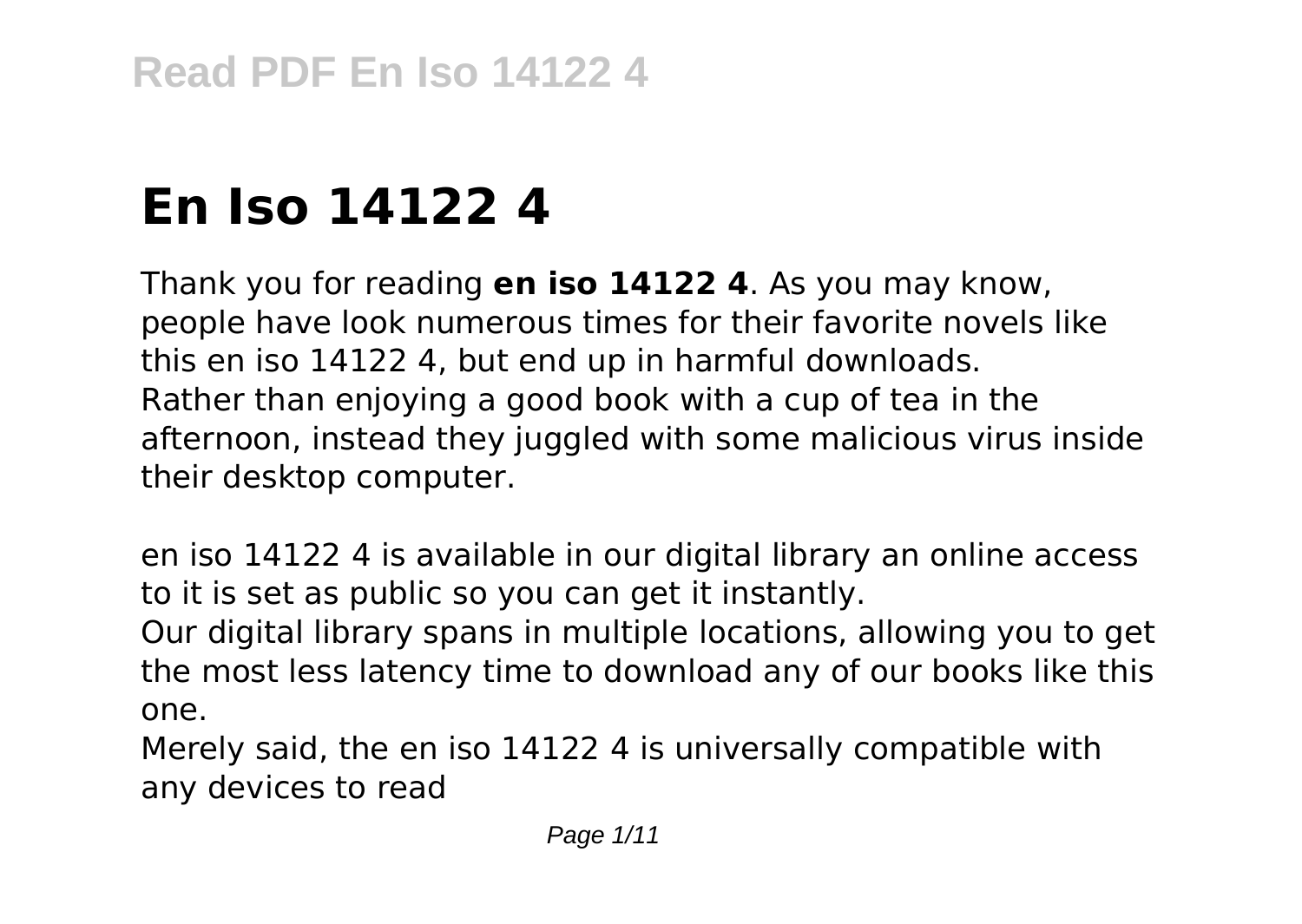Ebook Bike is another great option for you to download free eBooks online. It features a large collection of novels and audiobooks for you to read. While you can search books, browse through the collection and even upload new creations, you can also share them on the social networking platforms.

# **En Iso 14122 4**

The ISO 14122 series as a whole is applicable to both stationary and mobile machinery where fixed means of access are necessary. It is not applicable to powered means of access such as lifts, escalators, or other devices specially designed to lift persons between two levels.

# **ISO 14122-4:2016(en), Safety of machinery ? Permanent**

**...**

The Standard EN ISO 14122-4 was published in Italy on October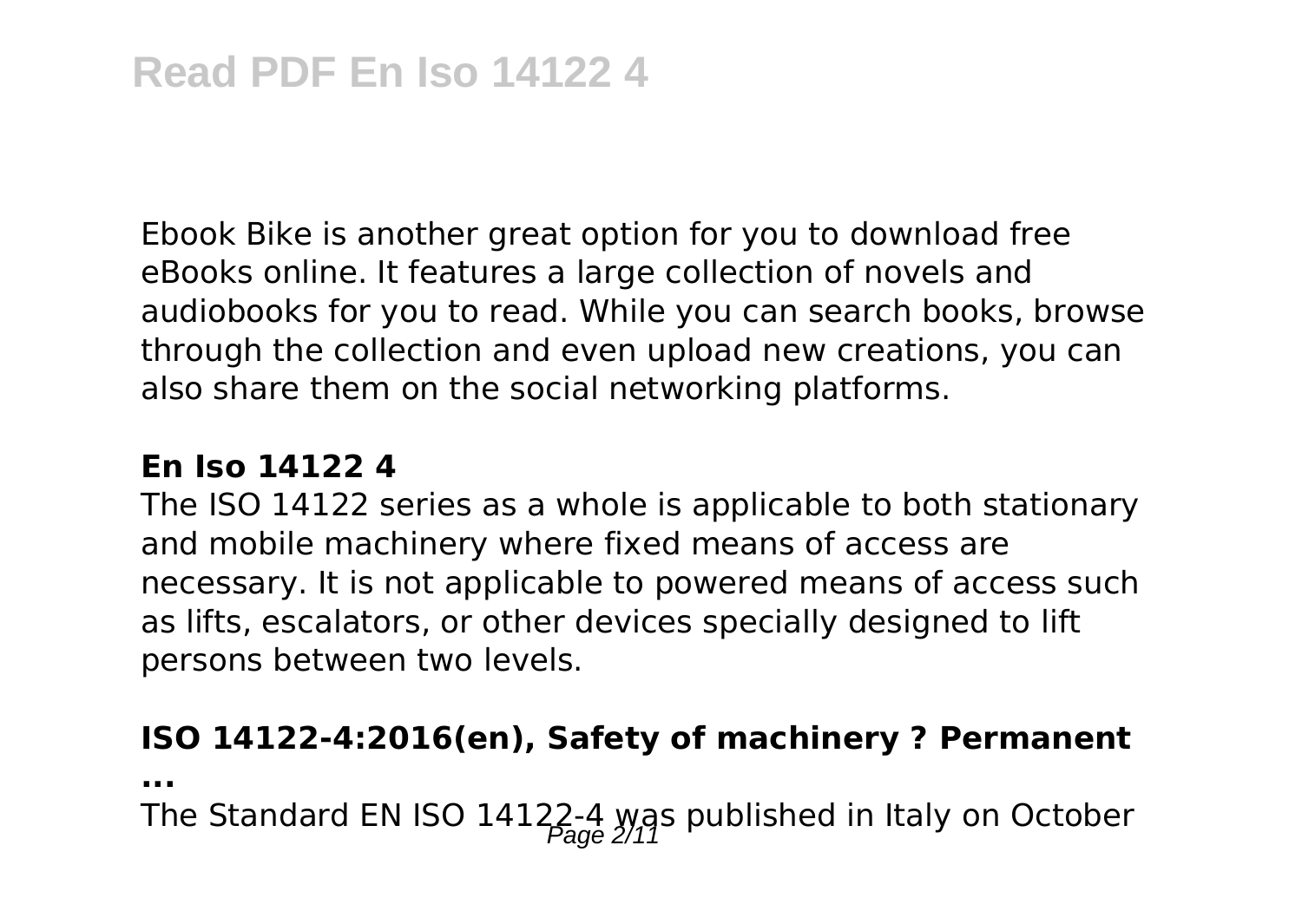2016, replaces the previous EN ISO 14122-4 of 2010 and is not applicable to machinery manufactured before the date of its publication.

#### **EN ISO 14122-4: Fixed ladders - GT Engineering**

ISO 14122-4 was prepared by the European Committee for Standardization (CEN) in collaboration with Technical Committee ISO/TC 199, Safety of machinery, in accordance with the Agreement on technical cooperation between ISO and CEN (Vienna Agreement). Throughout the text of this document, read "...this European Standard..."

#### **ISO 14122-4:2004(en), Safety of machinery ? Permanent**

**...**

NS-EN ISO 14122-4:2016. Forhåndsvis NOK 652,00 (eks. mva) Overvåk standarden Skriv ut på papir Trykket og innbundet Få nettbasert tilgang ...  $_{\text{Page 3/11}}$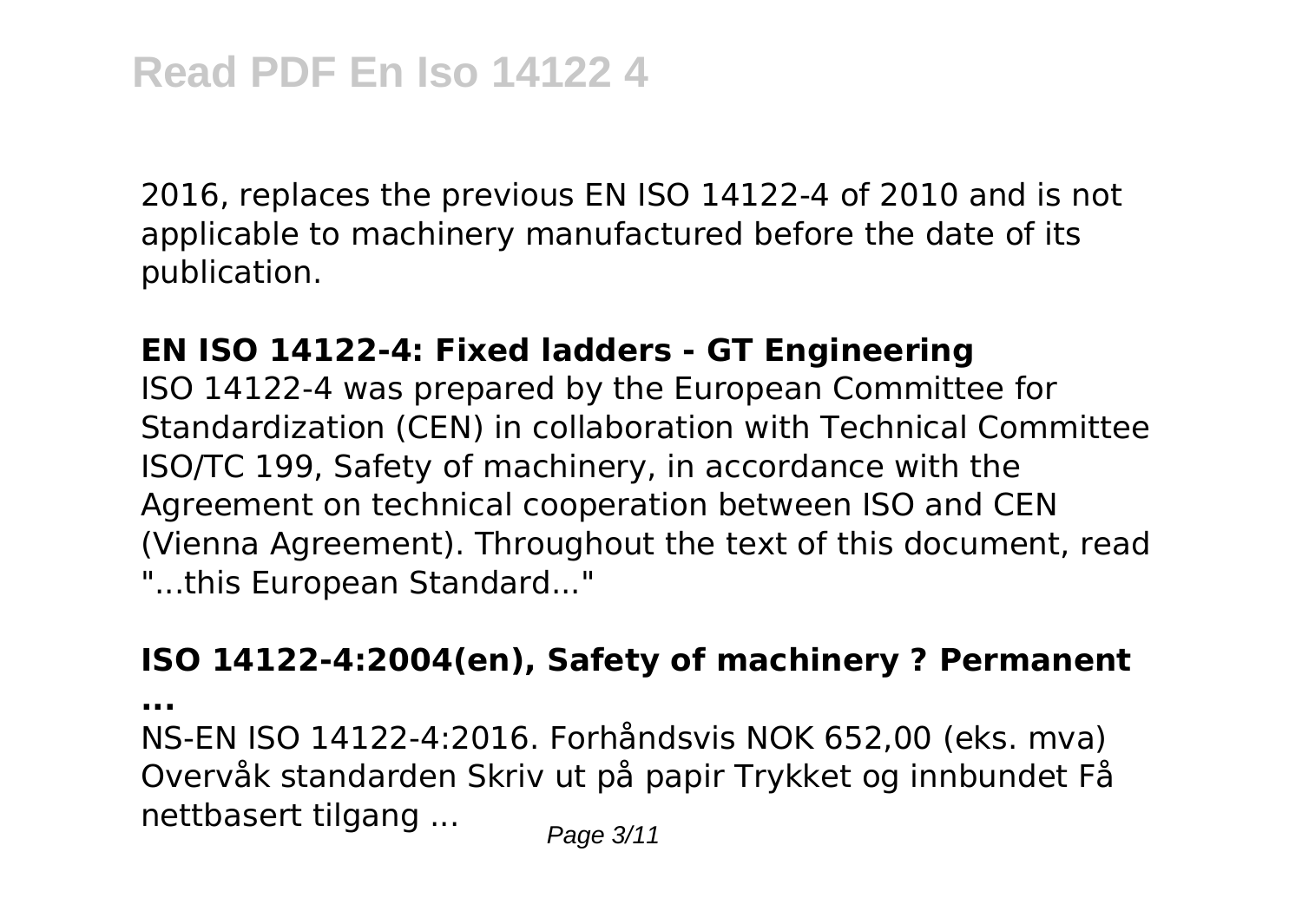## **NS-EN ISO 14122-4:2016**

BS EN ISO 14122-4 PDF; Photos. BS EN ISO 14122-4 PDF. By admin July 15, 2020. This second edition cancels and replaces the first edition (ISO ), which has been technically revised. It also incorporates the Amendment ISO. Annex A of BS EN ISO provides examples of changes that can be BS EN ISO Safety of machinery – Permanent means of access to.

#### **BS EN ISO 14122-4 PDF**

sécurité des machines - moyens d'accès permanents aux machines - partie 4 : échelles fixes

# **NF EN ISO 14122-4 - Décembre 2007**

This part of ISO 14122 specifies minimum requirements that also apply when the same means of access is required as the part of the building or civil construction (e.g. working platforms,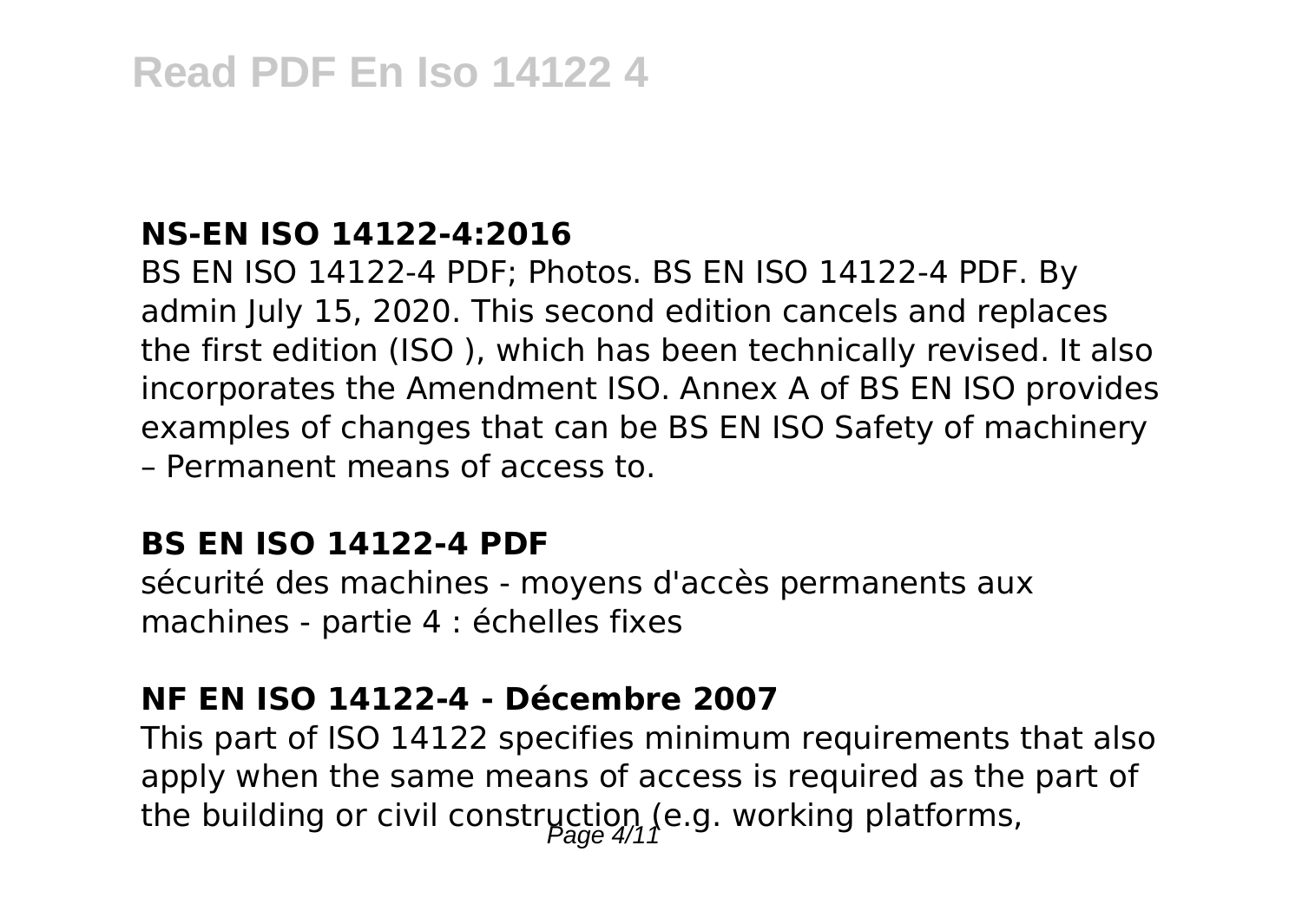walkways, ladders) where the machine is installed, on condition that the main function of that part of the construction is to provide a means of access to the machine.

#### **ISO 14122-1:2016(en), Safety of machinery ? Permanent**

**...**

UNE-EN ISO 14122-4:2017. Seguridad de las máquinas. Medios de acceso permanentes a máquinas. Parte 4: Escalas fijas. (ISO 14122-4:2016). Safety of machinery - Permanent means of access to machinery - Part 4: Fixed ladders (ISO 14122-4:2016) Sécurité des machines - Moyens d'accès permanents aux machines - Partie 4: Échelles fixes (ISO ...

# **UNE-EN ISO 14122-4:2017 Seguridad de las máquinas. Medios ...**

ISO 14122-4:2016 specifies minimum requirements that also apply when the same meaps of access is required as the part of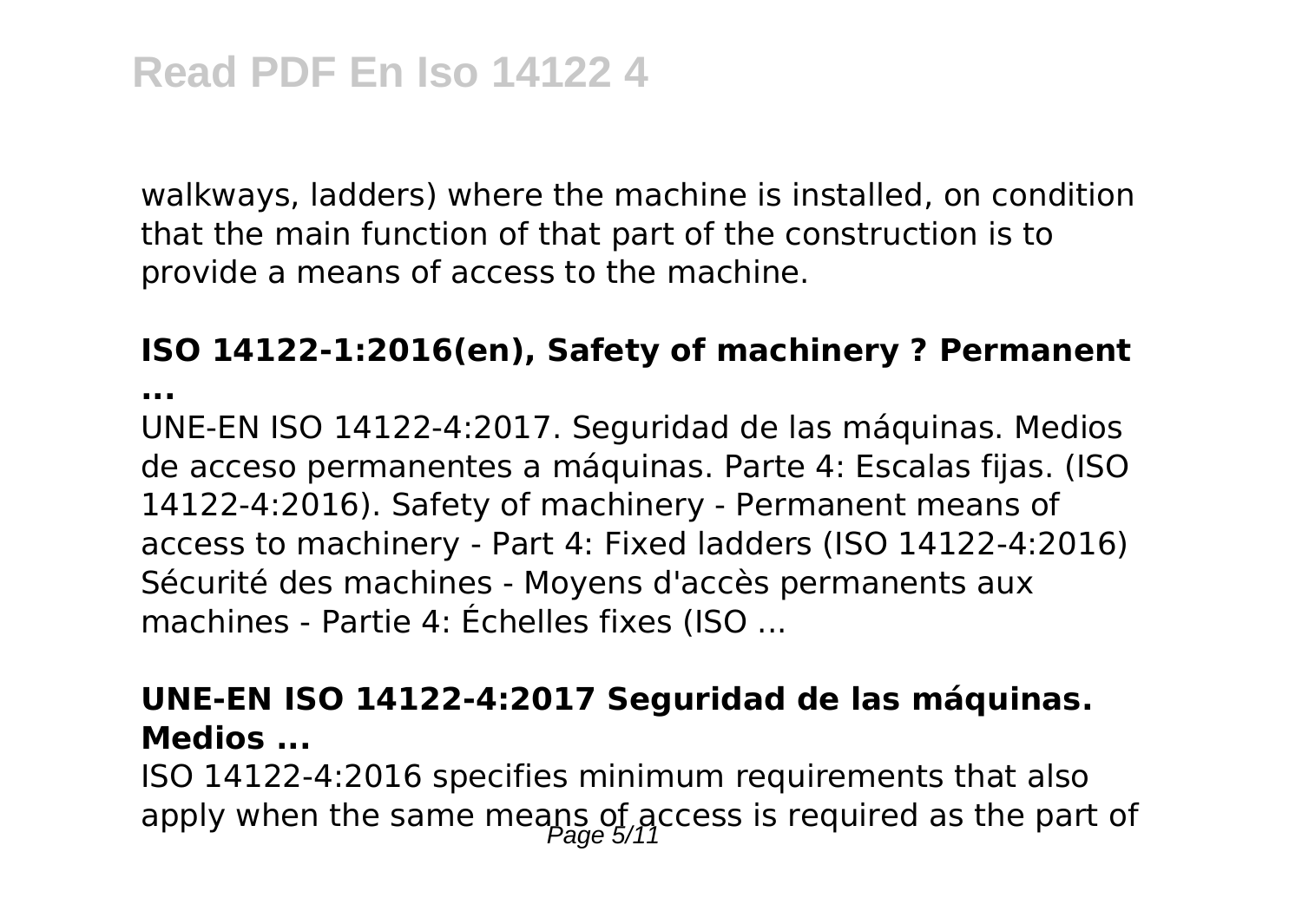the building or civil construction (e.g. fixed ladders) where the machine is installed, on condition that the main function of that part of the construction is to provide a means of access to the machine.

# **ISO - ISO 14122-4:2016 - Safety of machinery — Permanent ...**

ISO 14122-4:2004 applies to all machinery (stationary and mobile) where fixed means of access are necessary. The purpose of the standard is to define the general requirements for safe access to machines mentioned in ISO 12100-2.

## **ISO - ISO 14122-4:2004 - Safety of machinery — Permanent ...**

bs en iso 14122-4:2016 However, the same subclause states that the minimum height of the guard-rail shall be mm, so it appears that the be may be a typographical error and the height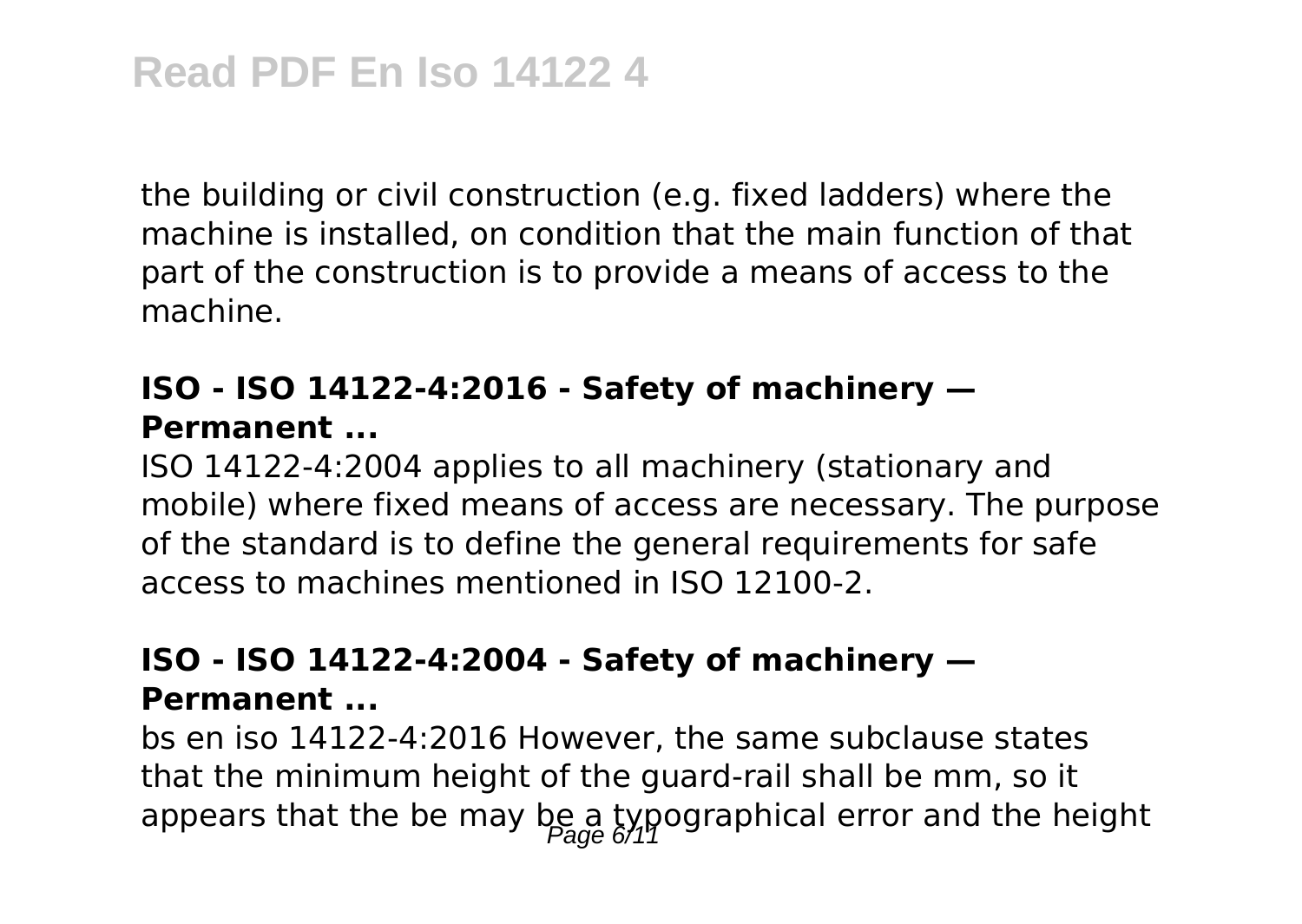of the handrail should be greater than or equal to mm.

# **BS EN ISO 14122-4 PDF**

This part of BS EN ISO 14122 gives requirements for fixed ladders which are a part of a stationary machine, and to the nonpowered adjustable parts (e.g. foldable, slidable) and movable parts of fixed ladder systems.

# **BS EN ISO 14122-4:2016 Safety of machinery. Permanent**

**...**

BS EN ISO 14122 is in four parts, all of which are Harmonised to the European Machinery Directive 2006/42/EC, with the 2016 editions being listed in the Official Journal of the European Union (OJ) on 9 September 2016. The previous editions cease to provide a presumption of conformity to the Machinery Directive on 31 December 2016.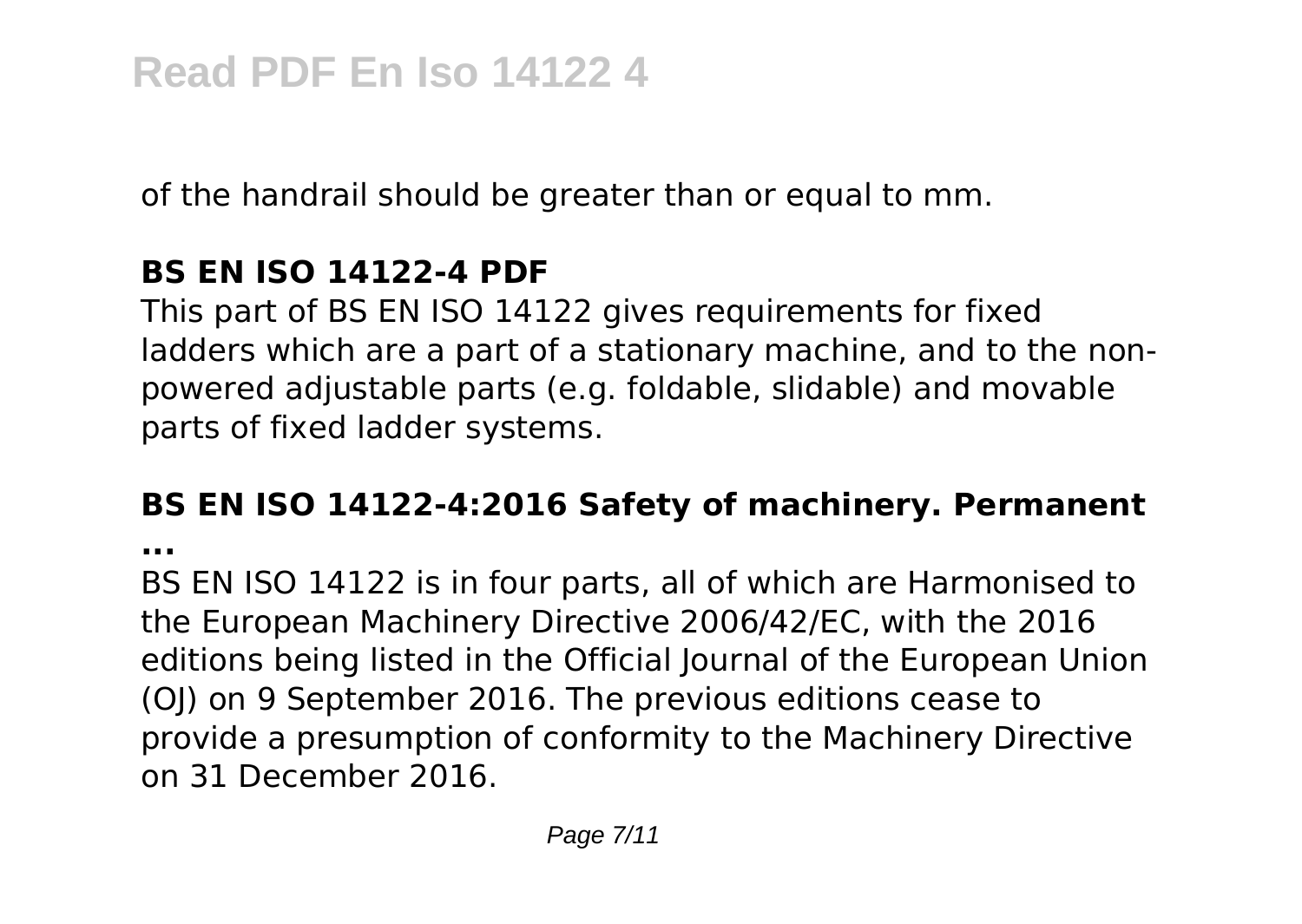# **White Paper 7 - BS EN ISO 14122 | Free Downloads | Procter ...**

UNE-EN ISO 14122-4:2017. Seguridad de las máquinas. Medios de acceso permanentes a máquinas. Parte 4: Escalas fijas. (ISO 14122-4:2016). Safety of machinery - Permanent means of access to machinery - Part 4: Fixed ladders (ISO 14122-4:2016) Sécurité des machines - Moyens d'accès permanents aux machines - Partie 4: Échelles fixes (ISO ...

# **UNE-EN ISO 14122-4:2017 - AENOR**

This part of ISO 14122 specifies minimum requirements that also apply when the same means of access is required as the part of the building or civil construction (e.g. stairs, stepladders, guardrails) where

# **Safety of machinery — Permanent means of access to ... - SIS** Page 8/11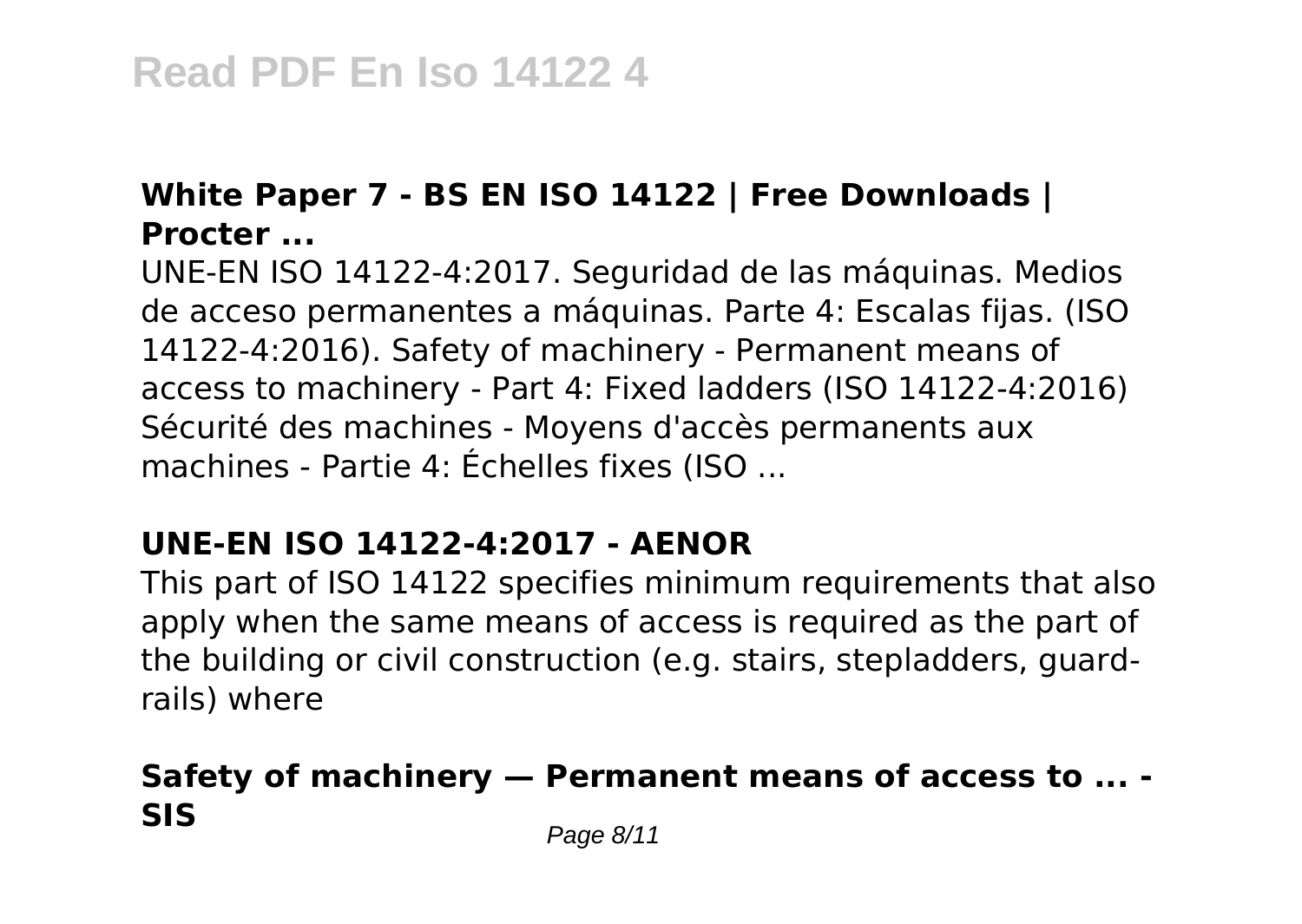ISO (E). This is a preview of "ISO ". Click here to purchase the full version from the ANSI store. BS EN ISO Safety of machinery – Permanent means of access to . Unlike Parts 3 and 4 of the standard, BS EN ISO has no clause. Safety of machinery – Permanent means of access to machinery –. Part 2: Working platforms and walkways (ISO ).

#### **ISO 14122-2 PDF**

existing ladder facility or pole climbers of the standard EN ISO 14122-4, DIN 18799-1 or EN 14396, then in the event of any doubt (e.g. if the cross-section is smaller, if the stile-rung joint is not capable of bearing the load, if there is corrosion or poor anchorage to the building) safe use must be guaranteed

# **Guided type fall arrester**

ISO 14122-4 was prepared by the European Committee for Standardization (CEN) in collaboration with Technical Committee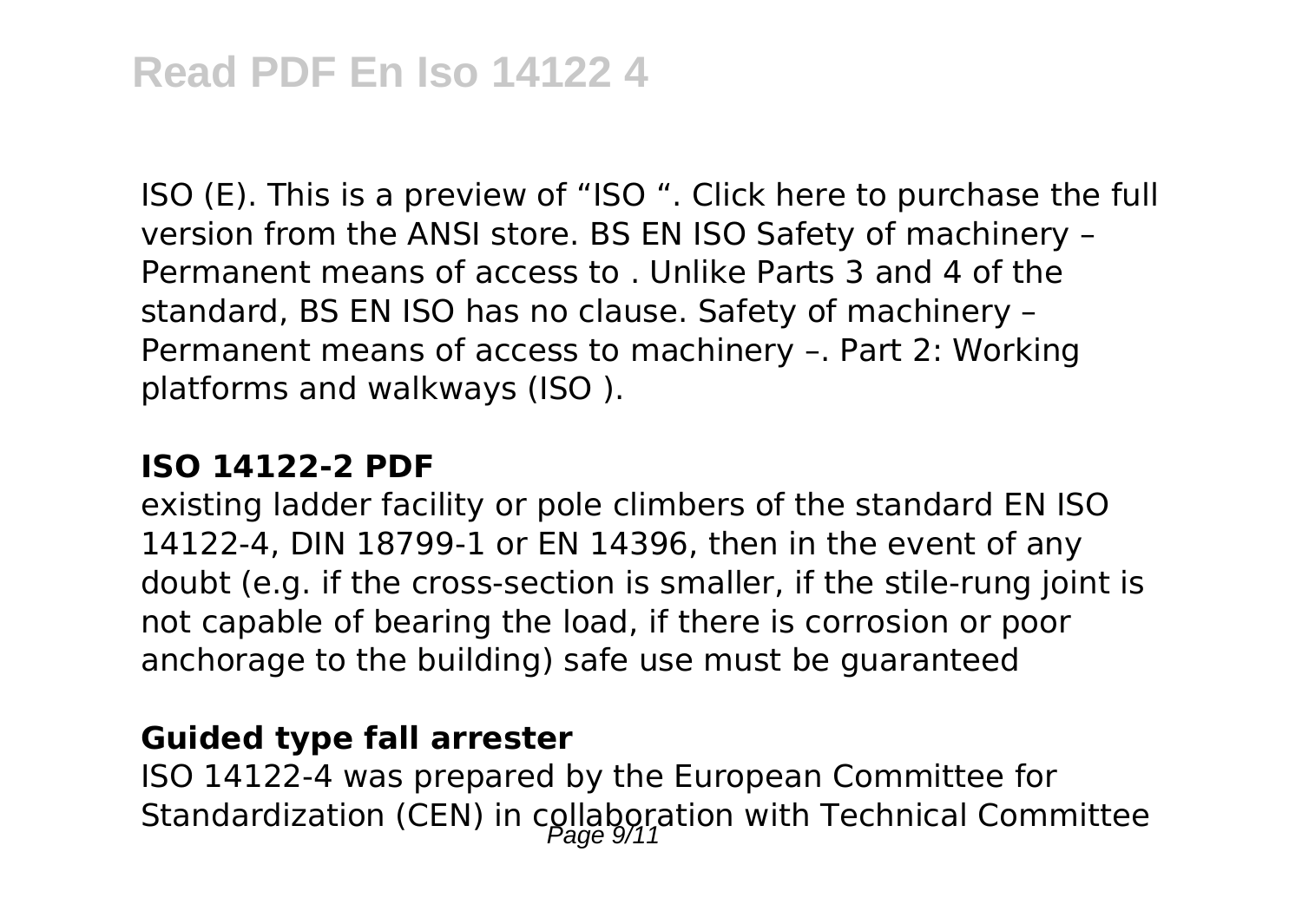ISO/TC 199, Safety of machinery, in accordance with the Agreement on technical cooperation between ISO and CEN (Vienna Agreement).

# **This preview is downloaded from www.sis.se. Buy the entire ...**

Weland cat ladders are used in construction and industry and are approved in accordance with SS 831340 and SS-EN ISO 14122-4. Permanently installed cat ladders are used to provide access to roofs with up to 8 m difference in levels. The ladders must be installed so the top rung is 30 mm above the edge of the roof.

# **Cat ladder - Weland Stål AB**

EVS-EN ISO 14122-4:2016 Safety of machinery - Permanent means of access to machinery - Part 4: Fixed ladders (ISO 14122-4:2016) General information Valid from 05.07.2016 Base